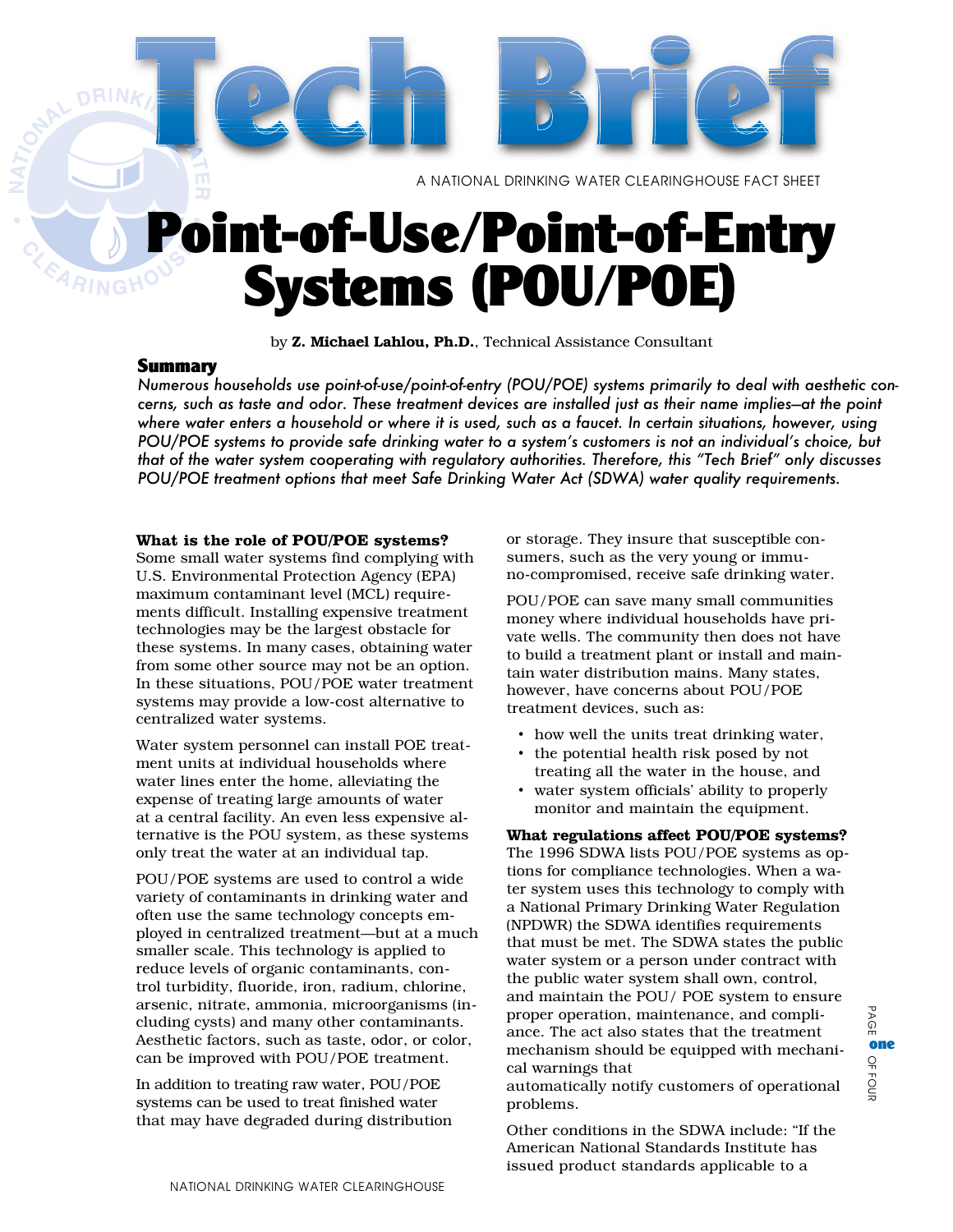| <b>Technology</b>                                         | <b>Some Contaminants Removed</b>                                                                | <b>Initial</b><br>Cost | <b>Operating</b><br>Cost | <b>Operating &amp;</b><br><b>Maintenance Skills</b> |
|-----------------------------------------------------------|-------------------------------------------------------------------------------------------------|------------------------|--------------------------|-----------------------------------------------------|
| Chlorine                                                  | Microbial                                                                                       | \$                     | \$                       | S                                                   |
| UV, Ozone                                                 | Microbial                                                                                       | \$\$                   | \$                       | \$\$                                                |
| Cartridge<br>Filter                                       | Protozoa<br><b>Bacteria</b>                                                                     | $\frac{1}{2}$          | $$$ to $$$               | \$                                                  |
| Reverse<br>Osmosis                                        | Microbial, Inorganic Chemicals and Metals<br>Radium, Minerals, Some Organic Chemicals           | \$\$                   | \$\$\$                   | \$\$\$                                              |
| <b>Distillation</b>                                       | Microbial, Inorganic Chemicals and Metals,<br>Minerals, Some organic Chemicals, Radium, Uranium | \$\$                   | \$\$                     | \$                                                  |
| Activated<br>Carbon                                       | Organic Chemicals, Radon, Odors<br>(solid block can filter protozoa and some bacteria)          | \$\$                   | \$\$ to \$\$\$           | \$                                                  |
| Packed<br><b>Tower Aeration</b>                           | Radon, Volatile Organic<br>Chemicals, Tastes, Odors                                             | \$\$                   | \$                       | \$\$\$                                              |
| lon Exchange                                              | Inorganic Chemicals, Radium, Nitrate                                                            | \$\$                   | \$\$ to \$\$\$           | \$\$                                                |
| <b>Activated Alumina</b>                                  | Arsenic, Selenium, Fluoride                                                                     | \$\$\$                 | \$\$\$                   | \$\$\$                                              |
| Table 1: Summary of POE/POU Systems and Costs (NSF, 1999) |                                                                                                 | \$ Low                 | \$\$ Moderate            | \$\$\$ High                                         |

specific type of POE/POU treatment unit, individual units of that type shall not be accepted for compliance with a MCL or treatment technique unless they are independently certified in accordance with such standards."

POU devices are listed as compliance technologies for inorganic contaminants, synthetic organic contaminants, and radionuclides. POU devices are not listed for volatile organic contaminants because they do not address all routes of exposure.

#### **What are the types of POU/POE systems?**

No single type of residential water treatment system is available to remove all water quality problems. Therefore, selection of one or more technologies may be necessary to solve multiple water quality problems. The following is a short summary of different types of POU/POE available (see also Table 1). Additional information and guidance is available from manufacturers, distributors, and public health agencies to help select the appropriate treatment technologies to remove specific water contaminants from water.

### **Filters**

PAGE OF FOUR

PAGE **S**<br>PAGE **OF** FOUR

Water passes through the filter media (usually in a cartridge in smaller units), which either adsorbs or physically screens various contaminants. Common filter media include:

- Granular activated carbon (GAC) is used for taste and odor control and to remove radon and regulated organic compounds.
- Solid block carbon treats the same contaminants as GAC, but also to removes lead, asbestos, various bacteria, cysts, and sediment particulates.
- Ceramic or synthetic fiber microfilters treat various bacteria, cysts, and sediment particulates.
- Activated alumina treatment is most often used for fluoride, selenium, silica, and arsenic removal.

### **Reverse Osmosis**

Water passes through a synthetic, semi-permeable membrane that filters all pathogens and most organic and inorganic contaminants. Reverse osmosis units must have a means of discharging filtered matter to a drain. The discharge line should be installed with an air gap so a cross-connection between wastewater and drinking water will not occur.

### **Distillation**

Distillers heat water in one chamber and turn it into steam. The steam then passes into another chamber where it is cooled and condensed to a liquid. Distillation can effectively remove microorganisms, dissolved minerals, metals, nitrates, and some organic contaminants. Distillation units require a dependable supply of electricity and usually produce only small amounts of drinking water.

### **Ion Exchange**

Ion Exchange, commonly known as water softening, is used to treat all household potable drinking water. Ions of either sodium or potassium, stored in the softener's "resin bed" are exchanged for ions of the calcium and magnesium hardness minerals. Ion exchange can be used for de-alkalization and to remove iron and manganese, heavy metals, some radioactivity, nitrates, arsenic, chromium, selenium, and sulfate.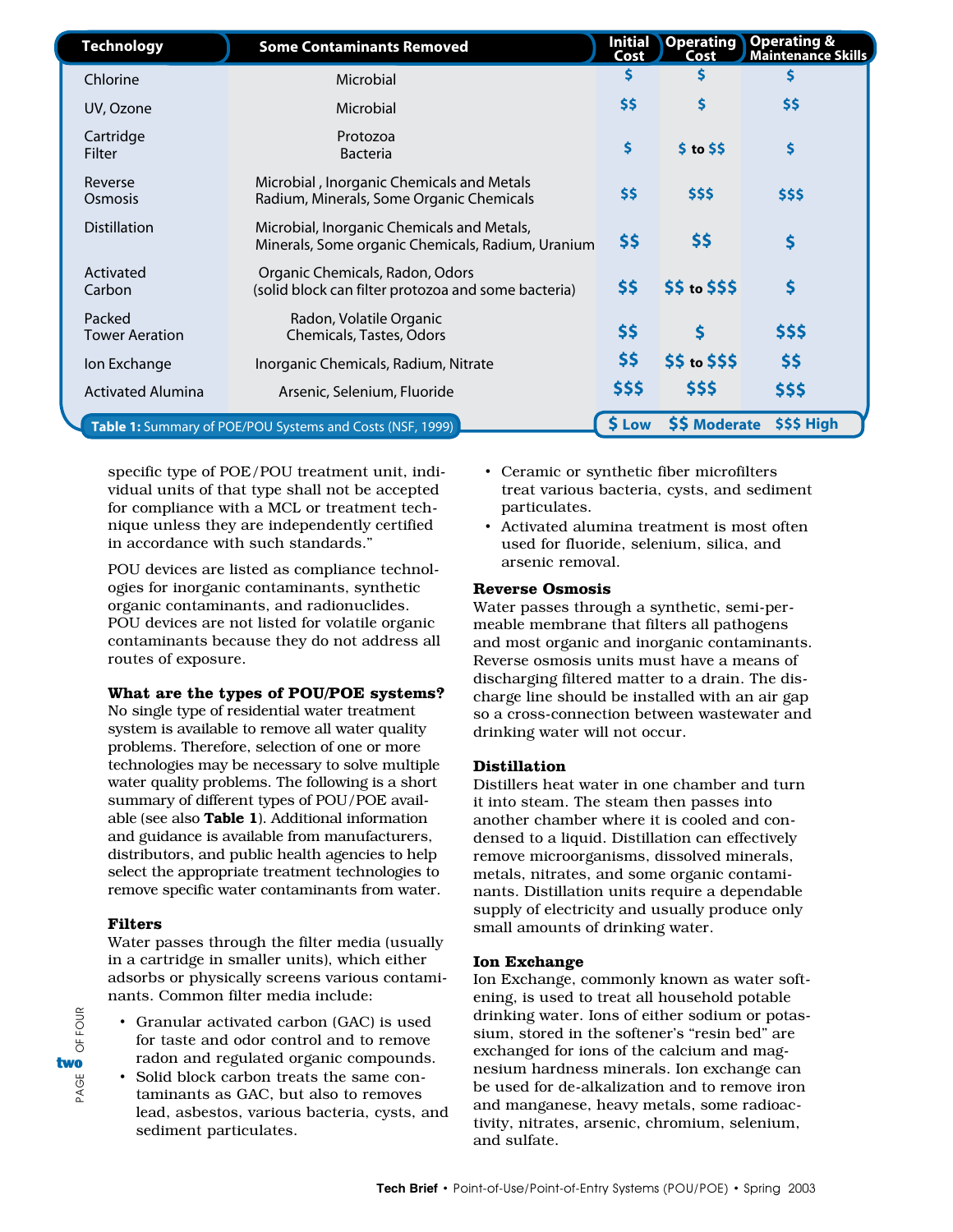#### **Disinfection and Oxidation**

Oxidizing chemicals, such as chlorine and ozone, are added to water through a feed system that controls the concentration and allows appropriate contact time. These chemicals break down organic contaminants and destroy pathogens.

Ultraviolet light (UV) is a popular disinfection method in combination with other treatment techniques. UV uses rays of ultraviolet light to deactivate pathogens. UV light damages a pathogen's DNA and prevents it from reproducing. One of the major advantages of UV disinfection is that it disinfects without the addition of chemicals; therefore, it does not generate taste, odor, or chemical by-products.

#### **Air Stripping or Aeration**

Air stripping has been used in POE systems to remove volatile organic compounds, hydrogen sulfide, and radon from water. Air stripping is a treatment method that exposes water to air. This treatment process removes or "strips" volatile organic contaminants from groundwater as air is forced through the water, causing the compounds to evaporate. GAC alone can remove volatile organics but can only be operated for short periods before the carbon has to be replaced. For these applications, it is important to vent gases adequately to avoid creating an air pollution hazard inside the home.

#### **POU/POE Operation and Maintenance**

Selecting POU/POE systems does not eliminate the need for evaluating treatment efficiency before the units are installed. For systems that employ cartridges (e.g., GAC columns or activated alumina), source water pilot testing may be necessary to develop valid estimates of the unit's service life.

Effective operation, maintenance, and monitoring programs are especially significant for POU/POE systems. Many homeowners assume their systems will perform properly once installed and do not understand the level of effort required to ensure proper operation. For this reason, when POU/POE systems are installed for regulatory purposes, water utilities or regulatory agencies must provide programs for long-term operation, maintenance, and monitoring.

Proper installation is the first step in effective long-term operation and maintenance (O&M) of POU/POE systems. Experienced contractors or installers whose products conform to applicable plumbing codes should be the only personnel who install the units. Qualified installers:

- carry liability insurance for property damage during installation,
- are accessible for service calls,
- accept responsibility for minor adjustments after installation, and
- give a valid estimate of the cost of installation.

After installation, POU/POE systems should have a well-defined program of O&M for continued production of high quality drinking water. The equipment manufacturer's recommended O&M requirements can serve as the basis for the O&M program. Equipment dealers may provide maintenance for a limited time period as part of an installation warranty. A local plumbing contractor, a POU/POE service representative or equipment dealer, a water service company, the local water utility, or a circuit rider may carry out a long-term maintenance program.

Monitoring programs need to be site specific and reflect the contaminant or contaminants being removed, the equipment used, the number of POE/POU units in service, and the logistics of the service area.

Minimum sampling frequencies and types of analyses should be established in cooperation with the local health department, the state regulatory agency, and the treatment system.

Monitoring programs generally include:

- raw and treated water sample collection,
- meter reading,
- field analyses (measuring pH, dissolved oxygen concentration, and other parameters),
- shipment of samples to a laboratory, and
- recordkeeping.

The use of state-approved sampling methods and certified laboratories is a requirement for regulatory compliance.

Remote monitoring and control is becoming a more practical option for small communities and could be part of an O&M agreement developed by a POU/POE vendor. Remotely monitoring operating parameters could provide an attractive alternative to fixed sampling and O&M schedules, thus, allowing customized customer service of the POU/POE device.

A POU/POE vendor could use remote telemetry equipment to review several installations and reduce the number of unnecessary system checks and visits. Remote telemetry also may be used to better schedule routine O&M, trouble-shooting problems, and emergency situations.